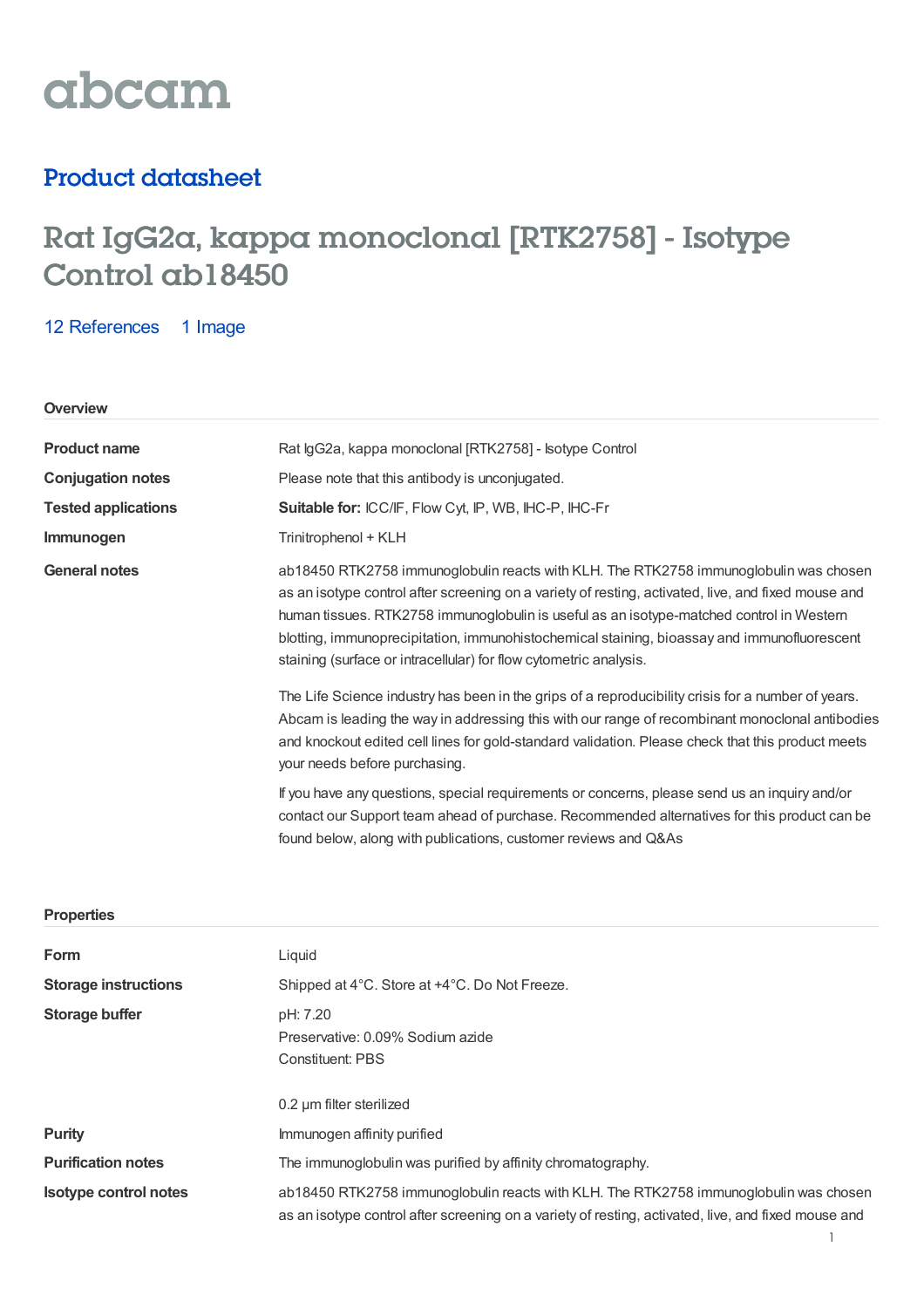|                  | human tissues. RTK2758 immunoglobulin is useful as an isotype-matched control in Western    |  |
|------------------|---------------------------------------------------------------------------------------------|--|
|                  | blotting, immunoprecipitation, immunohistochemical staining, bioassay and immunofluorescent |  |
|                  | staining (surface or intracellular) for flow cytometric analysis.                           |  |
| <b>Clonality</b> | Monoclonal                                                                                  |  |
| Clone number     | <b>RTK2758</b>                                                                              |  |
| <b>Isotype</b>   | lgG2a                                                                                       |  |
| Light chain type | kappa                                                                                       |  |

#### **Applications**

**The Abpromise guarantee** Our [Abpromise](https://www.abcam.com/abpromise) guarantee covers the use of ab18450 in the following tested applications.

The application notes include recommended starting dilutions; optimal dilutions/concentrations should be determined by the end user.

| <b>Application</b> | <b>Abreviews</b> | <b>Notes</b>                                                      |
|--------------------|------------------|-------------------------------------------------------------------|
| <b>ICC/IF</b>      |                  | Use at an assay dependent concentration.                          |
| <b>Flow Cyt</b>    |                  | Use 2µg for $10^6$ cells. ab 18450 is a negative isotype control. |
| IP                 |                  | Use at an assay dependent concentration.                          |
| <b>WB</b>          |                  | Use at an assay dependent concentration.                          |
| <b>IHC-P</b>       |                  | Use at an assay dependent concentration.                          |
| <b>IHC-Fr</b>      |                  | Use at an assay dependent concentration.                          |

#### **Images**



Flow Cytometry - Rat IgG2a, kappa monoclonal [RTK2758] - Isotype Control (ab18450)

Overlay histogram showing HeLa cells stained with [ab53358](https://www.abcam.com/ab53358.html) (red line). The cells were fixed with 4% paraformaldehyde (10 min) and then permeabilized with 0.1% PBS-Tween for 20 min. The cells were then incubated in 1x PBS / 10% normal goat serum / 0.3M glycine to block non-specific protein-protein interactions. The cells were then incubated with the antibody ([ab53358](https://www.abcam.com/ab53358.html), 1µg/1x10<sup>6</sup> cells) for 30 min at 22°C. The secondary antibody used was DyLight $^{\circledR}$ 488 goat anti-rat IgG (H+L) [\(ab98386](https://www.abcam.com/ab98386.html)) at 1/500 dilution for 30 min at 22ºC. Isotype control antibody (black line) was rat IgG2a, kappa monoclonal [aRTK2758] (ab18450, 2 $\mu$ g/1x10 $^6$  cells ) used under the same conditions. Acquisition of >5,000 events was performed. This antibody gave a positive signal in HeLa cells fixed with 80% methanol (5 min)/permeabilized in 0.1% PBS-Tween used under the same conditions.